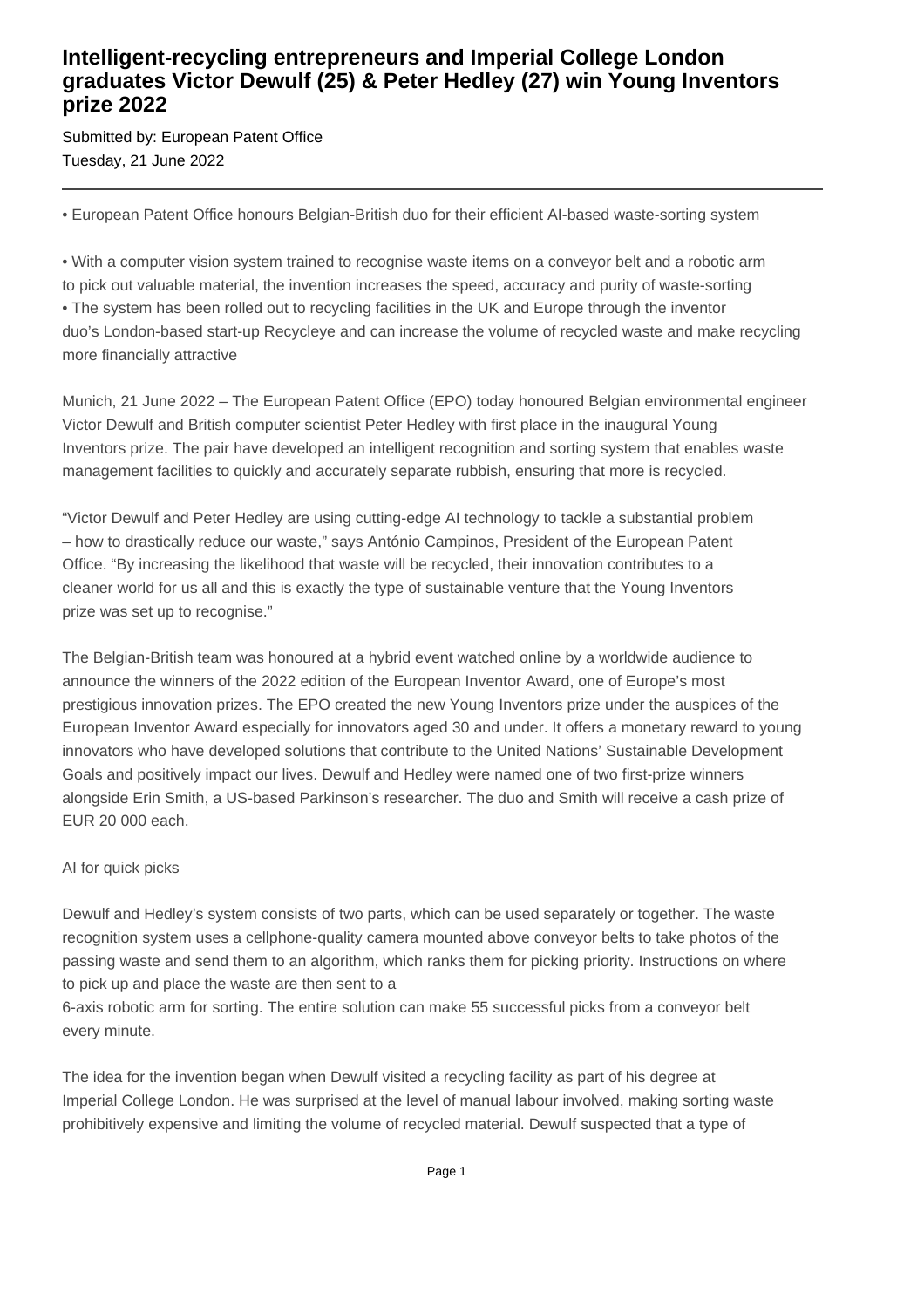artificial intelligence called computer vision could improve the process and turned to his friend Peter Hedley to partner on the project.

The pair began developing their system in the garage of Hedley's parents in Poole using a camera, a treadmill and a pile of dumpster-dived trash. After successfully training their initial computer vision system, Dewulf and Hedley founded their company, Recycleye, in 2019. They have since raised millions of pounds in funding and have so far deployed 17 vision systems and five robot arms, with more in the pipeline.

Dewulf and Hedley see their work as a key step in creating a sustainable economy. "Applying computer vision and new technologies like robotics means that we can start accelerating the automation of (the waste) industry," says Dewulf. "Ultimately that means accelerating our economy's transition to a circular economy to the point where our removal chains can be merged back into our supply chains."

#### ENDS

View media materials for Victor Dewulf and Peter Hedley (https://www.epo.org/news-events/press/european-inventor-award/young-inventors-prize/2022/dewulf.html?mtm\_campaign=E

#### Notes to the editor

#### About the inventors

Victor Dewulf, 25, was born in Belgium and moved to the UK to do a Bachelor's degree in Civil Engineering at University of Bath, which he completed in 2017, followed by a Master's degree in Environmental Engineering with Business Management at Imperial College London, where he also started a PhD applying computer vision to waste. He joined Goldman Sachs from 2018-2019. He founded Recycleye with Hedley in 2019 and is currently CEO. Dewulf has won awards including the BP Centurion Award, the Letitia Chitty Centenary Memorial Prize and was selected for the 2021 Forbes 30 under 30 list for Social Impact.

Peter Hedley, 27, from the UK, completed a Bachelor's degree in Civil Engineering at University of Bath in 2017, before going on to a Master's degree in Computer Science at Imperial College London. During his civil engineering studies, he worked as a design engineer for Apex Circuit Design Ltd, leading and training a team to modify car racing track simulation software. After his Master's, Hedley worked on applying computer vision to art galleries. He founded Recycleye in 2019 with Victor Dewulf, where he is currently Chief Technology Officer. Hedley was selected for the 2021 Forbes 30 under 30 list for Social Impact.

### About the Young Inventors prize

The European Patent Office established the Young Inventors prize in 2021 to inspire the next generation of inventors. Aimed at innovators aged 30 or below from all around the world, it recognises initiatives that use technology to contribute toward the UN's Sustainable Development Goals. This year, the tied first place winners will each receive EUR 20 000, with the runner up receiving EUR 10 000. An independent